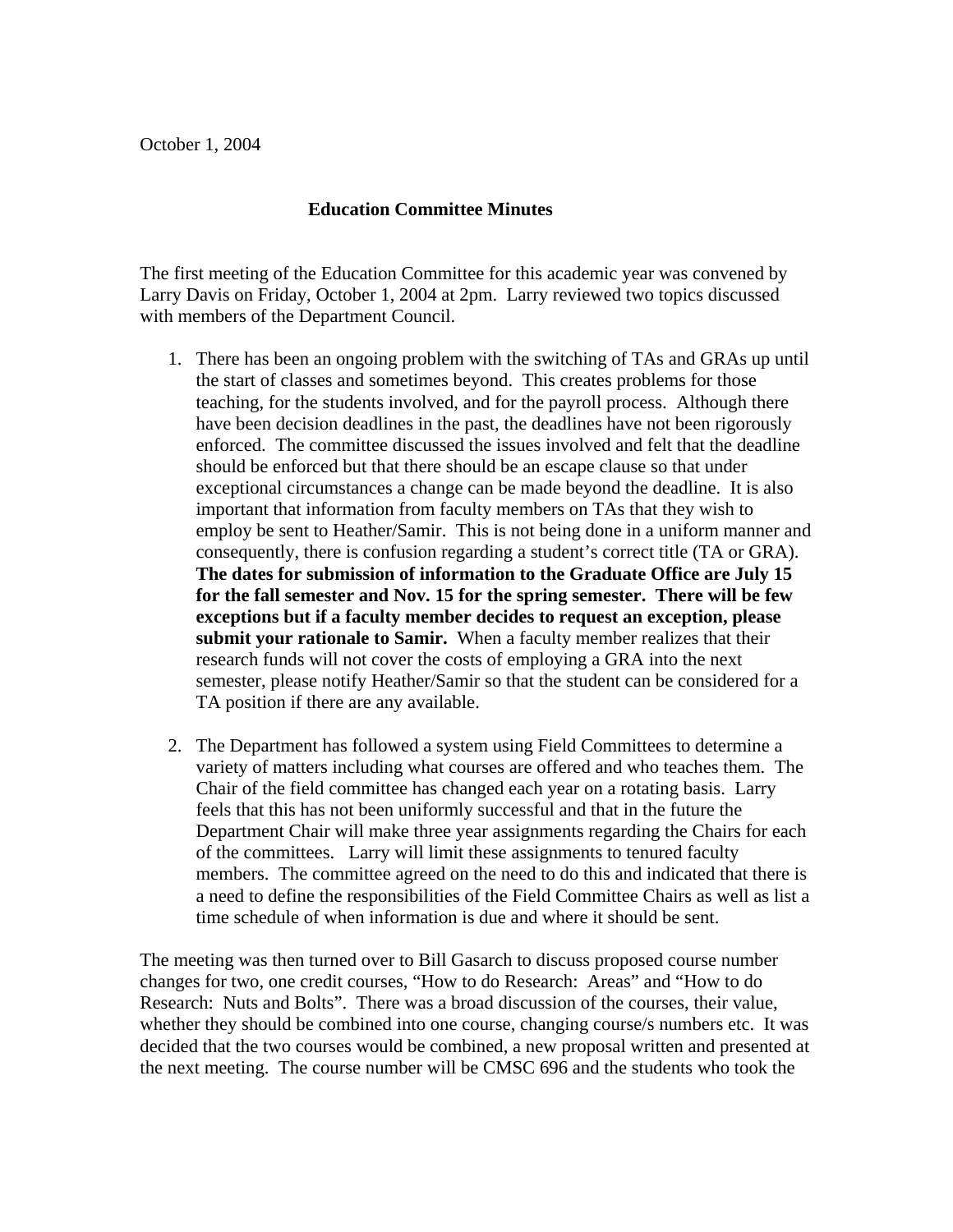course last year should be contacted to determine how effective and useful the course was to the students.

Bill Gasarch then discussed his request to renumber CMSC 858G, "Complexity Theory". The Theory group plans to offer this course every two years and wants graduate students to recognize it as a course that will count towards their degrees. The course number was changed to CMSC 652. A motion to accept the course was made and seconded. The vote was unanimous in favor of adding it to the list of graduate course offerings.

Don Perlis proposed a change to CMSC 351 from a 3 credit to a 4 credit course. Discussion involved the need to look at similar courses and determine if they too should be changed. Department resources also need to be considered - both the availability of additional TAs to teach a longer course as well as the financial costs associated with such a change (estimated at \$50K per semester). Members suggested that the Department should look at how TAs are being used and perhaps their time could be redirected to covering different types of assignments. The decision was made to table further discussion of this proposal and that Larry Davis should request that a projection of student numbers and number of TAs three to four years out should be conducted. The situation should be assessed and a determination made if Department resources can be redistributed.

Samir Khuller was then given the floor. His intent was to raise peoples' awareness of several different issues affecting the graduate program.

1. There was discussion about creating additional MW teaching slots as well as more single 3 hour slots. Although possible, there is some difficulty with room scheduling and TA schedules since discussion sections are often held on MW. It may be possible to schedule a few three hour classes on Fridays or other days. There was also a question ref. teaching classes at 5pm or later and the faculty member was told that this is possible.

Date: Tue, 30 Oct 2001 10:23:55 -0500 From: "Davis, Larry" <lsd@cs.umd.edu> To: Faculty <faculty@cs.umd.edu> Cc: "Kaye, Gwen" <gwen@cs.umd.edu> Subject: Course scheduling

 $\overline{a}$ 

We are in the process of scheduling courses for Fall 2002 and wanted to inform everyone of our scheduling policy with respect to three hour classes which meet one day a week:

1. No undergraduate courses will be scheduled "one-day-a-week" except after 4:00pm.

2. "One-day-a-week" graduate courses will be scheduled after 4:00pm Monday through Thursday or anytime on Friday so that they do not grossly interfere with the scheduling of teaching assistants to other courses.

<span id="page-1-0"></span><sup>&</sup>lt;sup>1</sup> It was discovered, after the meeting, that this issue had been discussed several years ago and on the basis of that discussion the following email was sent to faculty: